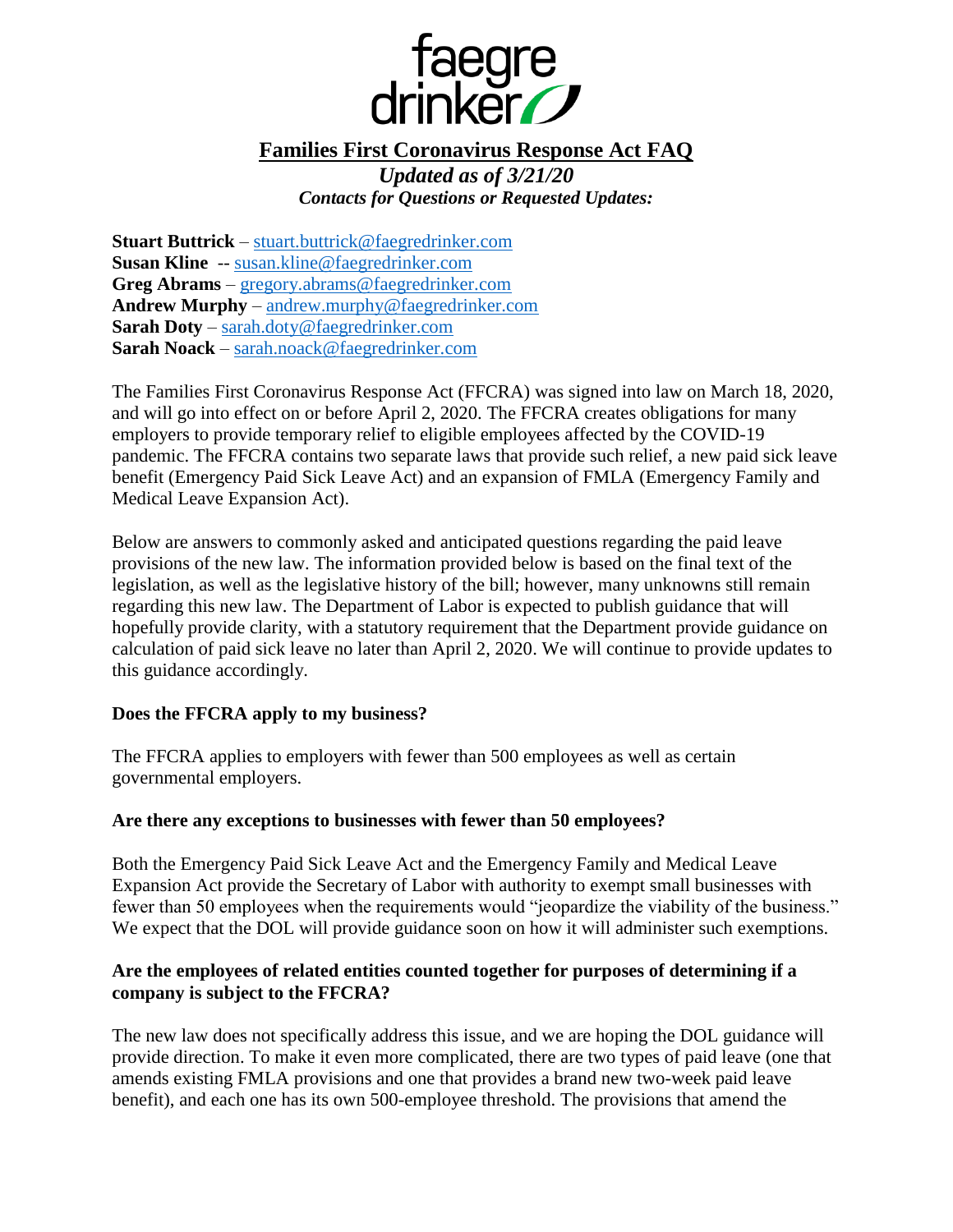FMLA to provide for certain "public health emergency leave"—the Emergency Family and Medical Leave Expansion Act—would seem to be subject to the FMLA's existing regulations on "integrated employers." (Joint employment is also addressed under the FMLA regulations, but that's applicable when two employers have a contemporaneous employment relationship with an employee (such as with a temporary staffing agency).) The applicable FMLA regulations on integrated employers provide as follows:

(c) Normally the legal entity which employs the employee is the employer under FMLA. Applying this principle, a corporation is a single employer rather than its separate establishments or divisions.

(1) Where one corporation has an ownership interest in another corporation, it is a separate employer unless it meets the joint employment test discussed in §825.106, or the integrated employer test contained in paragraph (c)(2) of this section.

(2) Separate entities will be deemed to be parts of a single employer for purposes of FMLA if they meet the integrated employer test. Where this test is met, the employees of all entities making up the integrated employer will be counted in determining employer coverage and employee eligibility. A determination of whether or not separate entities are an integrated employer is not determined by the application of any single criterion, but rather the entire relationship is to be reviewed in its totality. Factors considered in determining whether two or more entities are an integrated employer include:

- (i) Common management;
- (ii) Interrelation between operations;
- (iii) Centralized control of labor relations; and
- (iv) Degree of common ownership/financial control.<sup>1</sup>

But the provisions of the FFCRA that add the new two-week paid leave benefit are unrelated to the FMLA. Therefore, it is not clear that the FMLA or any integrated employer-type rules would apply to the paid leave benefit provided by the Emergency Paid Sick Leave Act. Again, we are waiting for guidance from the DOL to know exactly how this will play out.

## **My business has fewer than 500 employees in the U.S. but 500 or more globally. Are we required to count employees who reside and work outside the U.S. to determine if the new law applies to our business?**

The legislation doesn't explicitly address this, but we hope the DOL's forthcoming guidance will. Our best assessment at this point is that employees based abroad will not count toward the

 $\overline{a}$  $129$  CFR § 825.104(c).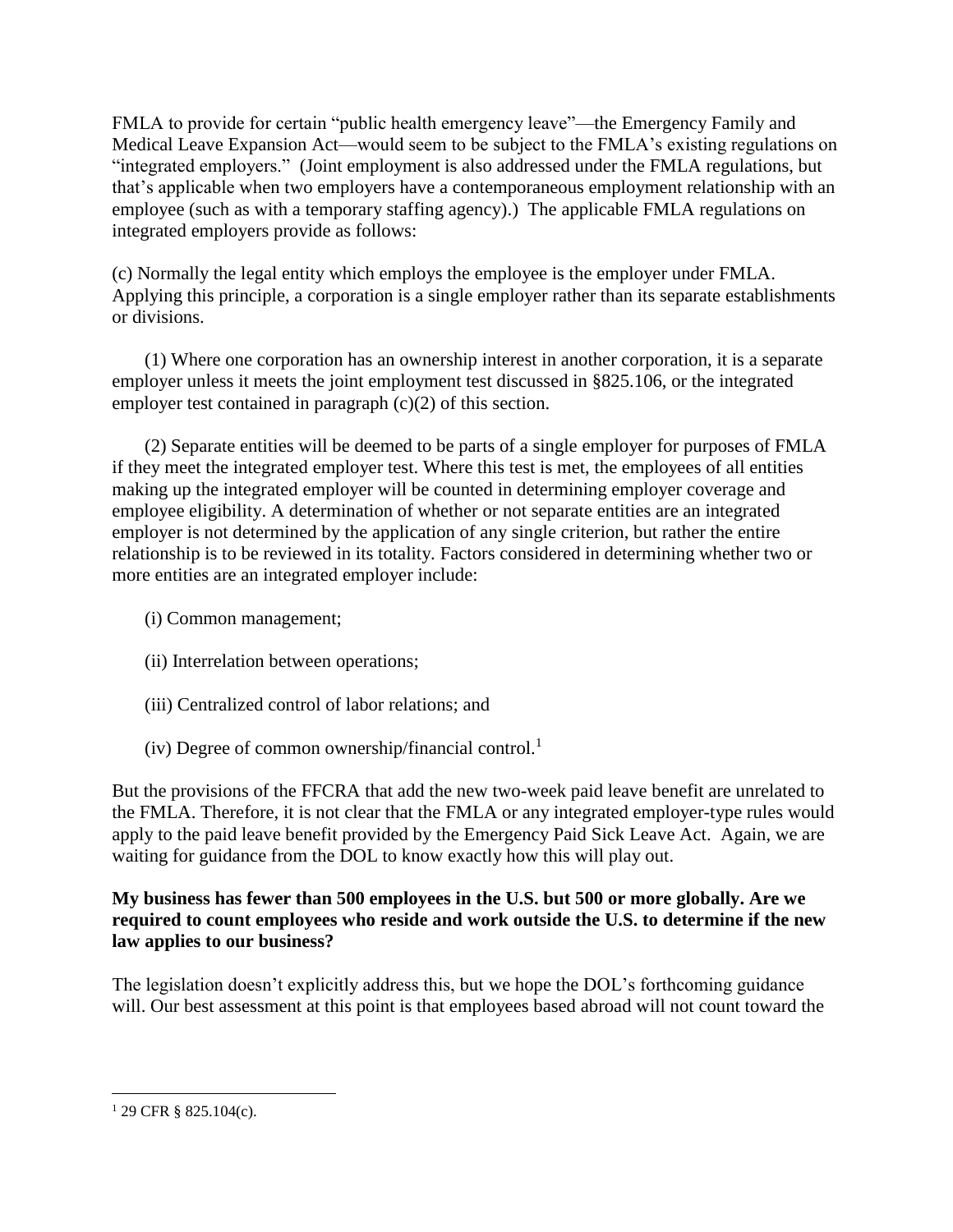500. While the new law does not directly address this, it does amend the FMLA, so we think the DOL will look to borrow from it. The FMLA says you only count employees in the U.S.<sup>2</sup>

## **Why doesn't the FFCRA apply to large employers (i.e. those with 500+ employees)? Is Congress going to propose additional legislation that would apply to large employers that are currently exempted from FFCRA?**

This threshold is likely because the amounts paid to employees under the new law are related to a payroll tax credit from the government, which essentially means that the government is ultimately picking up most of the tab. Thus, expanding the law to large employers (many of which already have more generous leave policies) would be much more expensive for the government. Currently, we are unaware of any legislation in the works that would cover large employers.

### **Are there any requirements under the FFCRA that affect pay for employees who are working remotely due to COVID-19?**

The FFCRA does not require anything of covered employers if the employee is able to work all regularly scheduled hours from home despite the impact of COVID-19.

## **How long is this new law in effect?**

Unless or until it is extended by subsequent legislation, the FFCRA will expire on December 31, 2020.

# **Emergency Family and Medical Leave Expansion Act (EFMLEA)**

## **What are covered employers required to provide to their employees under the EFMLEA?**

EFMLEA requires covered employers to provide up to twelve weeks of expanded FMLA leave, unpaid for the first 10 days (which are effectively covered by the EPSLA), and then paid at 2/3 the employee's rate (but capped at \$200 per day and \$10,000 in the aggregate) and available to anyone after 30 days of employment for time to care for the employee's son or daughter if the child's school/child care provider is unavailable due to COVID-19 and the employee is unable to work (or telework).

# **Which employees qualify for additional leave time under EFMLEA?**

All employees who have worked for the covered employer for at least 30 calendar days.

## **Does the EFMLEA expand the definition of who is a covered employer for purposes of FMLA?**

 $\overline{a}$ <sup>2</sup> See 29 C.F.R. § 825.105 ("[T]he FMLA applies only to employees who are employed within any State of the United States, the District of Columbia or any Territory or possession of the United States. Employees who are employed outside these areas are not counted for purposes of determining employer coverage or employee eligibility.").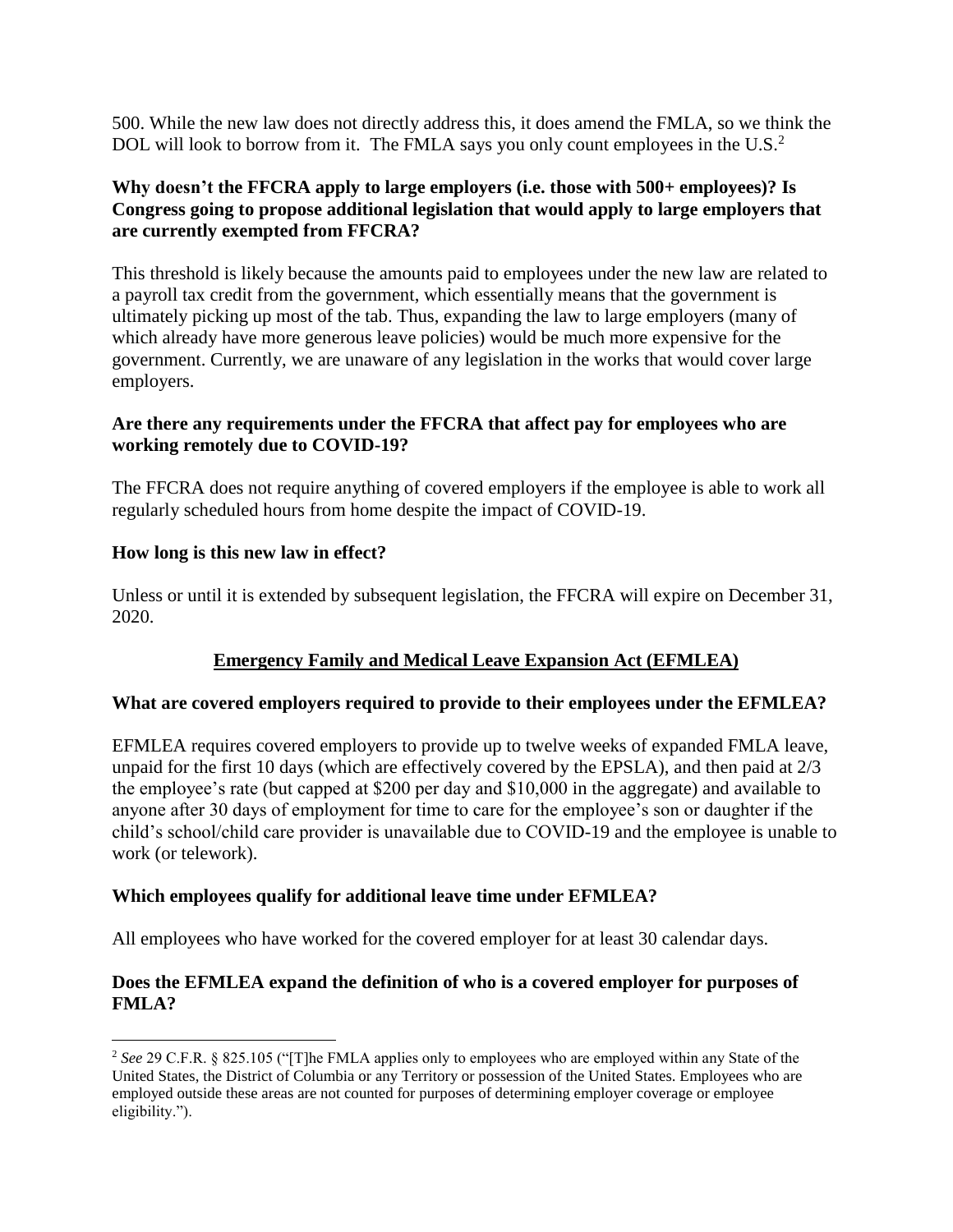Yes, the EFMLEA expands the FMLA's reach to all employees of private employers who employ fewer than 500 employees. This means that there may be companies with facilities that did not previously qualify under existing FMLA criteria (i.e. 50 or more employees within a 75 mile radius) that will now qualify as covered employers based on the overall size of the company (i.e. less than 500 employees). In contrast, the FMLA covers employers with 500 or more employees, but the EFMLEA does not apply to these large employers.

## **Does the EFMLEA expand the qualifying reasons for which an eligible employee may take leave?**

The only reason is if the eligible employee is unable to work or telework due to the need to care for a minor child if the child's school or place of child care has been closed or is unavailable due to a public health emergency.

### **Are the calculations different for pay under EFMLEA depending on whether the employee is part-time or full-time?**

There is a specific formula for covered employers to use for calculating the pay that applies for both full-time and part-time employees.

## **Emergency Paid Sick Leave Act (EPSLA)**

### **Which employees are covered by the EPSLA?**

Unlike the EFMLEA, there is no minimum 30-day employment requirement for employees of a covered employer to be eligible for paid leave under EPSLA.

## **Does the EPSLA define who is a full-time employee and who is part-time employee?**

This is not explicitly defined in the new law, but it seems that anything less than 80 hours in a two-week period is considered part-time.

#### **What are covered employers required to provide to their employees under the EPSLA?**

EPSLA requires covered employers to pay employees up to 80 hours of paid sick leave, available for immediate use regardless of length of employment, if the employee cannot work (or telework) because he/she:

- a. is experiencing symptoms of COVID-19 and seeking a medical diagnosis, which is paid at 100% and capped at \$511 per day and \$5,110 in the aggregate;
- b. is subject to a government quarantine or has been told by a health care provider that he or she should self-quarantine due to COVID-19, which is paid at 100% and capped at \$511 per day and \$5,110 in the aggregate (or is caring for an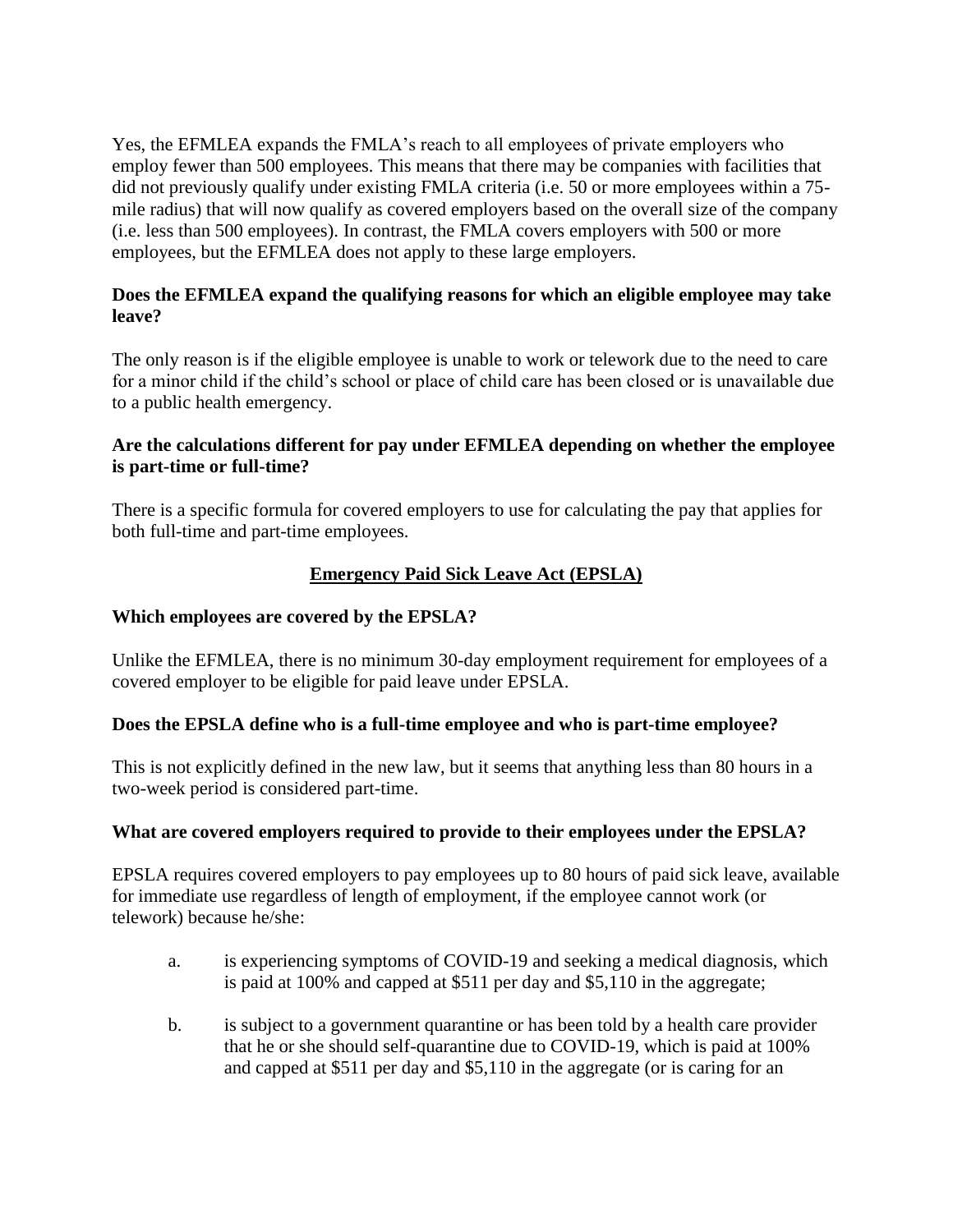individual who must quarantine/self-quarantine for those reasons, which is paid at 2/3 the employee's rate and capped at \$200 per day and \$2,000 in the aggregate);

- c. is caring for a son or daughter if his/her school/child care provider is unavailable due to COVID-19 precautions, which is paid at 2/3 the employee's rate and capped at \$200 per day and \$2,000 in the aggregate; or
- d. is experiencing any other substantially similar condition specified by the Secretary of Health and Human Services, which is paid at 2/3 the employee's rate and capped at \$200 per day and \$2,000 in the aggregate.

### **Are covered employers required to pay this benefit under the EPSLA if employees are required to stay home under a "shelter in place" or other type of local, state or federal "no -travel" order as opposed to being required to stay home for self-isolation due to exposure to COVID-19?**

Based on the text of the law, this benefit is for employees who are in isolation or quarantine due to exposure to COVID-19. Thus, employees who are required to stay at home due to a "shelter in place" or similar no-travel order would not be eligible for the EPSLA benefit.

## **Are covered employers getting reimbursed from the government for the paid leave it is required to provide under the EPSLA?**

The paid sick leave required under the new law is subsidized by the federal government through tax credits; though this may not cover the entire costs involved due to certain caps and limits. That said, the federal government has stated that it plans to reimburse health insurance premiums paid by employers for employees taking qualifying sick leave.

## **For how many hours will I need to pay full-time employees under the EPSLA?**

Full-time employees are entitled to 80 hours of paid sick time. This time will run concurrently with any time the eligible employee is afforded under the FMLA/EFMLEA.

#### **How much will I have to pay part-time employees under the EPSLA?**

Part-time employees are counted in the 500-employee threshold; however, the amount of pay for part-time employees is prorated to the number of hours that the employee works, on average, over a two-week period.

### **What if I already provide paid sick time to my employees? Am I required to provide an additional 80 hours under the EPSLA?**